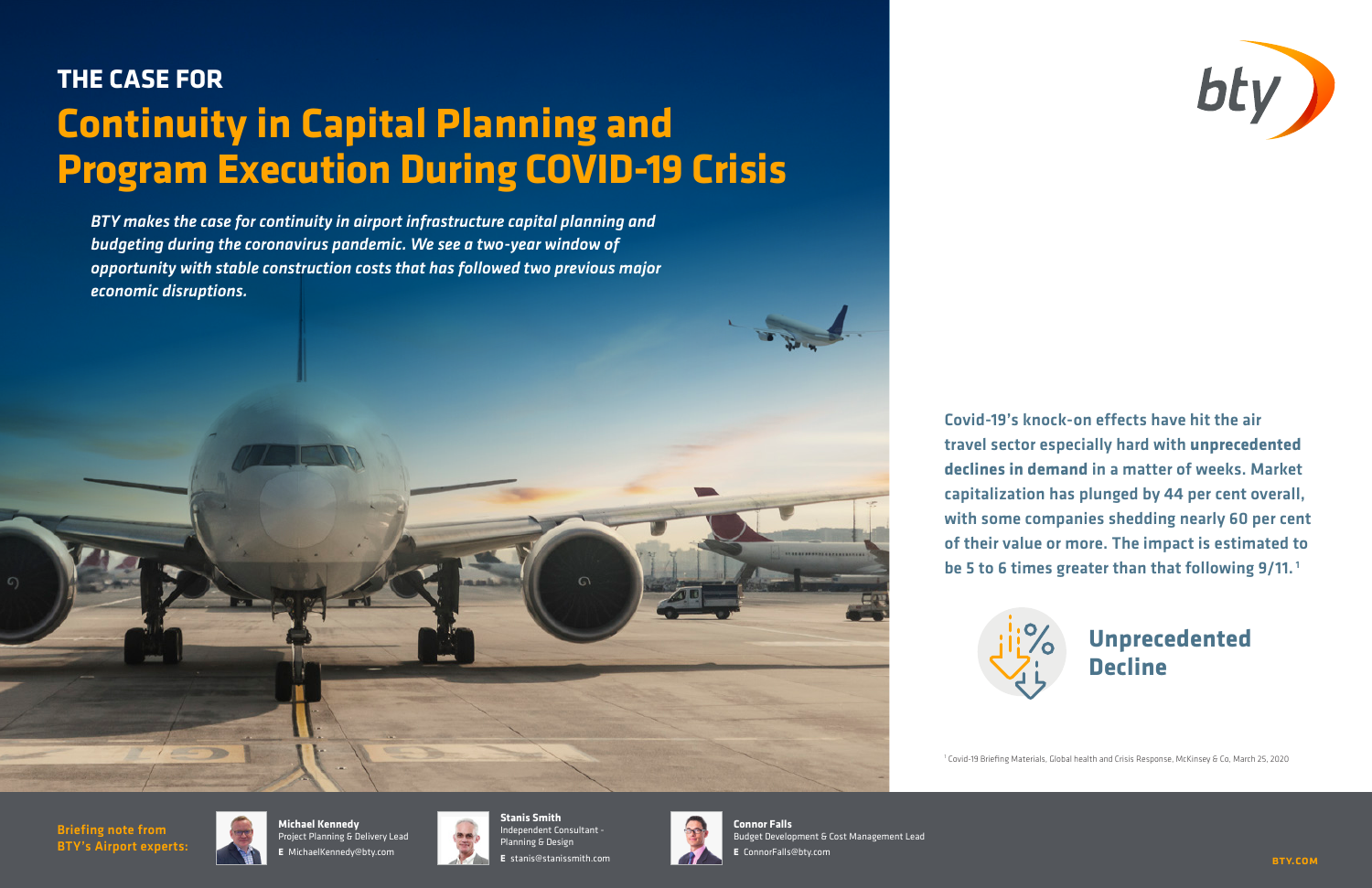### Impact of **dramatic downturns and rebounds**

### The pandemic will end; **air travel will rebound**



*The magnitude of the impact is unprecedented. But dramatic downturns – and subsequent rebounds – in air travel are not. The following chart from the World Development Indicators database illustrates the downturns and rebounds in air travel following 9/11 and the 2008/9 financial crisis in North America.* 

> The recovery from Covid-19 may take the form of strong pent-up demand for leisuretravel, but weaker businesstravel due to the proliferation of online collaboration tools.





#### **Airline Passengers 1998 to 2018**



### **Airline Passengers**

*Hypothetical Recovery Scenarios*

*Airline Passengers*



*Number of Years Post Crisis*

At this still early stage, it is difficult to project how long the preventive measures to interdict the spread of the coronavirus will remain in effect – or how soon air travel will begin to turn around.



Recovery from "demand shocks" has historically taken about five years. Given the magnitude of the Covid-19 downturn, this recovery may take longer.

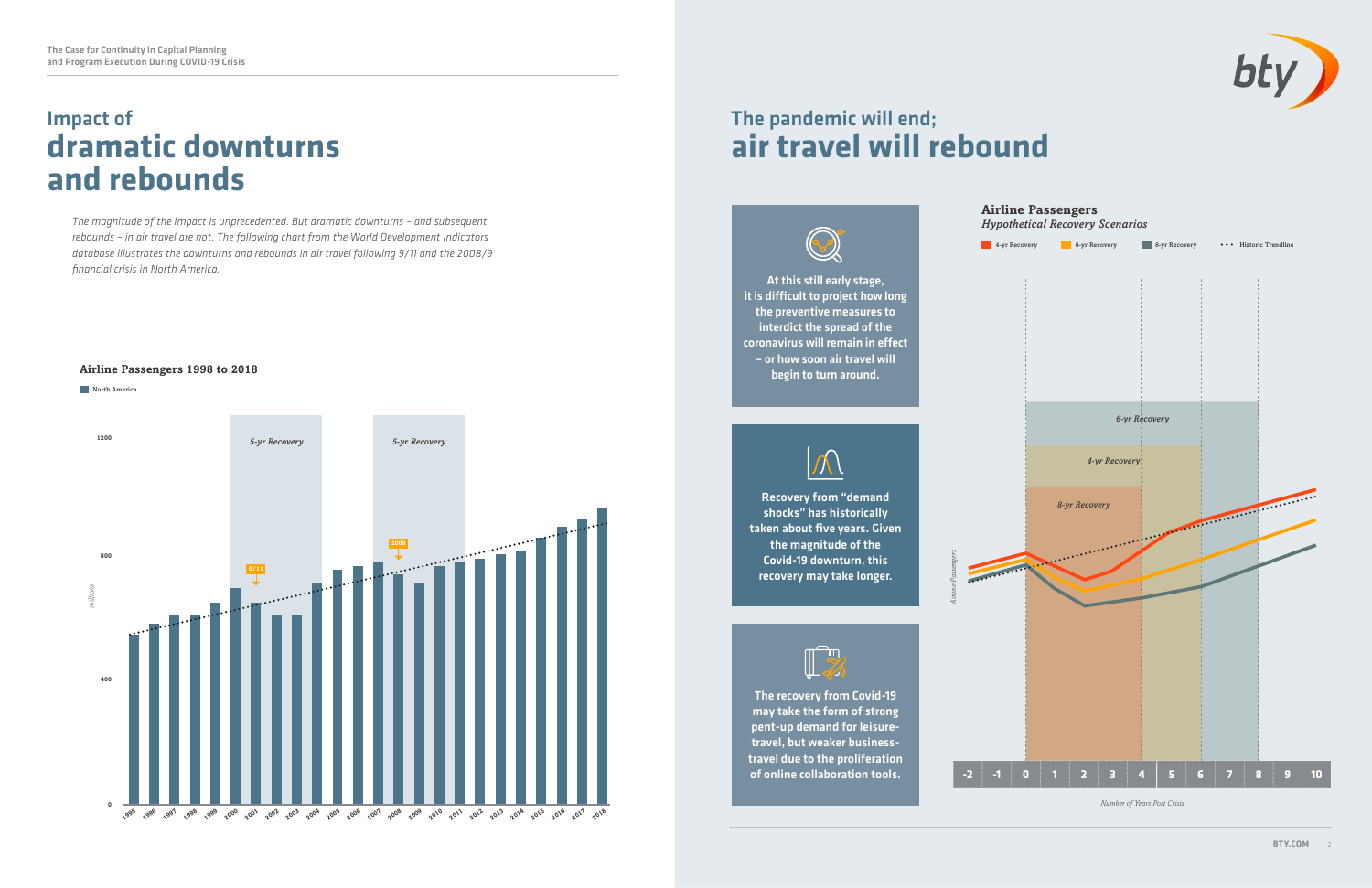### **Historic North American Cost Declines following Disruption** *Historical Canadian Cost Indexes (1993=100) - not inflation adjusted*



### The need for **air travel infrastructure remains**

### **Costs have stabilized momentarily** following major past disruptions



The shock from COVID-19 does not reduce the need for air travel infrastructure; rather it makes it more urgent.



We feel confident that volumes and demand will increase after the pandemic is brought to heel.



After the sharp declines caused by "9/11" and 2008/9, there was a twoyear window when construction costs saw little or minimal increases.









Suspending infrastructure programs in the short-term will widen existing gaps in the long-term.



Over many decades the long-term demand for air travel, although it has experienced "bumps", has consistently grown world-wide, driven by demographic trends, increasing levels of disposable income, and decreasing costs.

After this period of stability, construction costs underwent significant upward spikes in both situations, 9 per cent in 2003 and in 2010, respectively.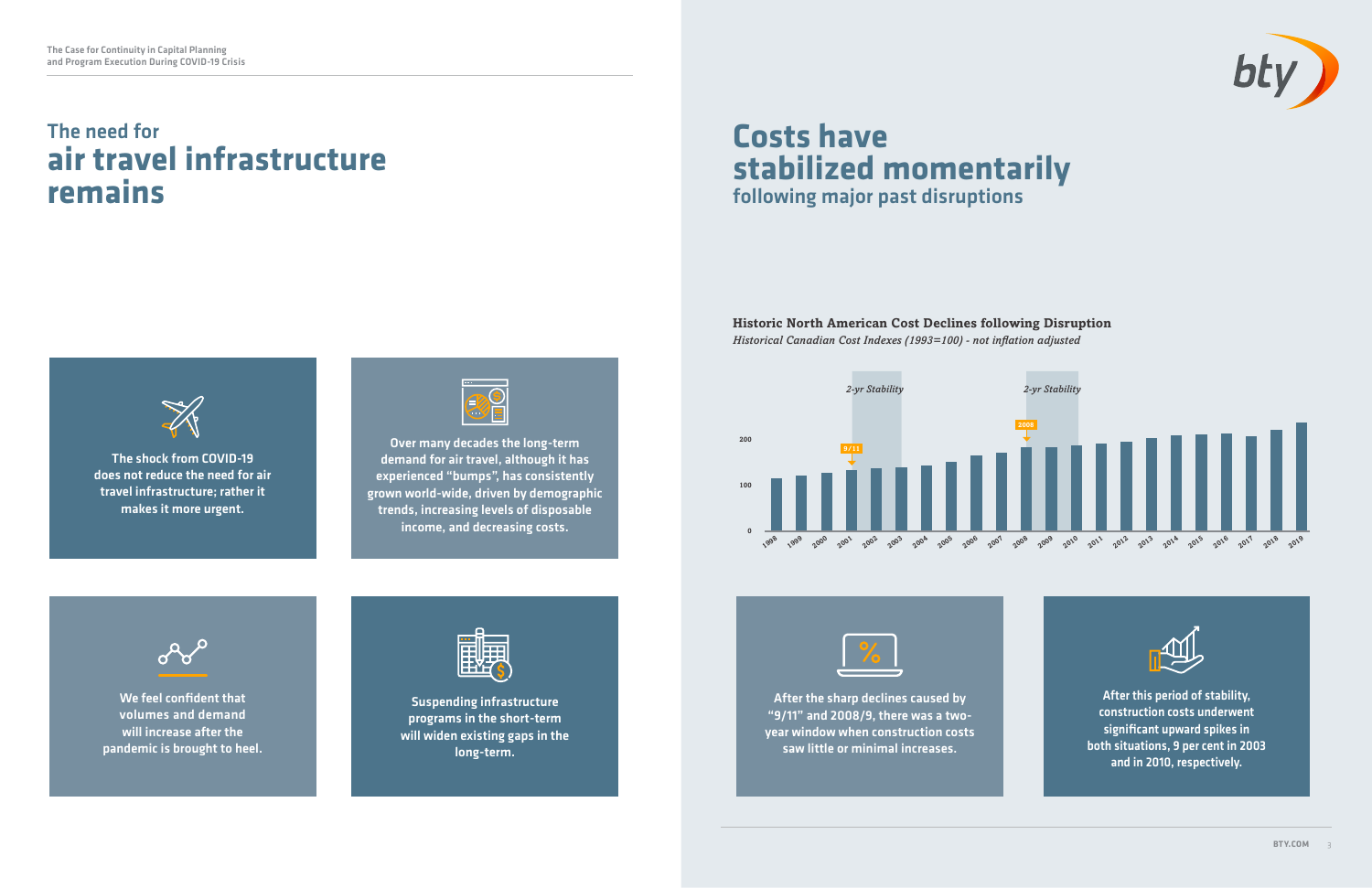### Cost stabilization **creates a window of opportunity**



**We see the conjunction** of stable construction costs and continuing need for infrastructure development creating a window of opportunity.







**Years**



Using general project timelines, a capital project planned, budgeted and designed now will be ready for tendering in 1 to 2 years.



Airports can use this time of low demand for air travel and stable costs to sustain program planning and budgets.



The project would likely benefit from stable or falling construction costs when it is ready to bid, and would be completed 5 to 7 years after the start of design.



This period has historically been the timespan after which demand returns to normal or greater levels.

#### **"Window of Opportunity"**